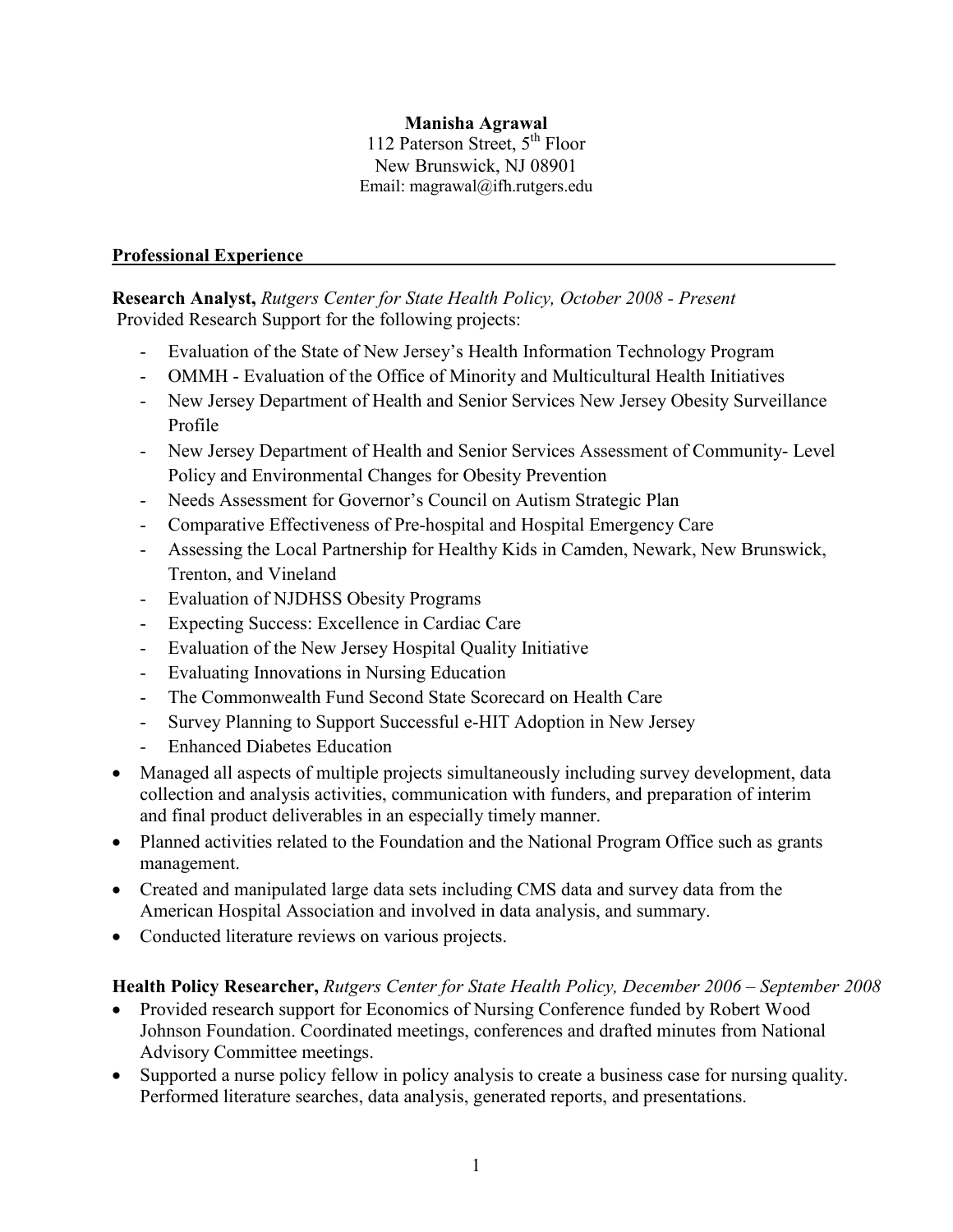- Convened invitational conference with a focus on the business case for quality nursing care. Supported nurse policy fellow in post conference follow up, creating web summary and report for the conference.
- Provided research support in writing grant proposal for Use of Technology in CHF project.

### **Health Care Researcher,** *Transforming Care at the Bedside Business Case, University of Central Florida, March 2008 – October 2008*

• Provided research support to Principal Investigator in establishing business case for Transforming Care at the Bedside project including literature searches, data analysis and preparation of the final report.

#### **Clinical Research Associate, Division of Cardiology (Heart Failure Program),** *UMDNJ, Newark, NJ, June 1998 – June 1999*

• Assisted in the Double blind studies of Neutral Endopeptidase Inhibitor for heart failure patients, the Acute Hemodynamic Effects of Endothelin Antagonist drug and the use of Carvediol in patients with heart failure. Specific duties included recruitment, screening, enrollment and physical examinations of the patients and analysis of the data post enrollment.

### **Education**

**Masters of Public Health,** *Concentration: Health Systems and Policy* School of Public Health, Rutgers University (Formerly UMDNJ), 2005

## **Bachelor of Medicine and Bachelor of Surgery**

Pt. JNM Medical College, Raipur, India, 1993

# **Selected Reports\_\_\_\_\_\_\_\_\_\_\_\_\_\_\_\_\_\_\_\_\_\_\_\_\_\_\_\_\_\_\_\_\_\_\_\_\_\_\_\_\_\_\_\_\_\_\_\_\_\_\_\_\_\_\_\_\_\_\_\_\_\_\_**

- Agrawal M, Koller M and Petlick N. *New Jersey Department of Health Office of Minority and Multicultural Health State Partnership Grant Program to Improve Minority Health Evaluation Report*. New Brunswick, NJ: Rutgers Center for State Health Policy, 2013.
- Agrawal M. *The Status of Nutrition, Physical Activity and Obesity in New Jersey*. New Brunswick, NJ: Rutgers Center for State Health Policy, 2012.
- Gaboda D, Farnham J, Agrawal M and Petlick N. *Needs Assessment to Inform the Development of a Strategic Plan for the Governor's Council for Medical Research and Treatment of Autism: Final Report*. New Brunswick, NJ: Rutgers Center for State Health Policy, 2012.
- Gaboda D, Farnham J, Petlick N and Agrawal M. *Needs Assessment to Inform the Development of a Strategic Plan for the Governor's Council for Medical Research and Treatment of Autism: Phase II Report*. New Brunswick, NJ: Rutgers Center for State Health Policy, 2012.
- Agrawal M. *The ShapingNJ Initiative: Promoting Policy and Environmental Changes for Obesity Prevention at the Local Level*. New Brunswick, NJ: Rutgers Center for State Health Policy, 2011.
- Agrawal M and Ohri-Vachaspati P. *Assessing the Local Partnership for Healthy Kids in Camden, Newark, New Brunswick, Trenton, and Vineland*. New Brunswick, NJ: Rutgers